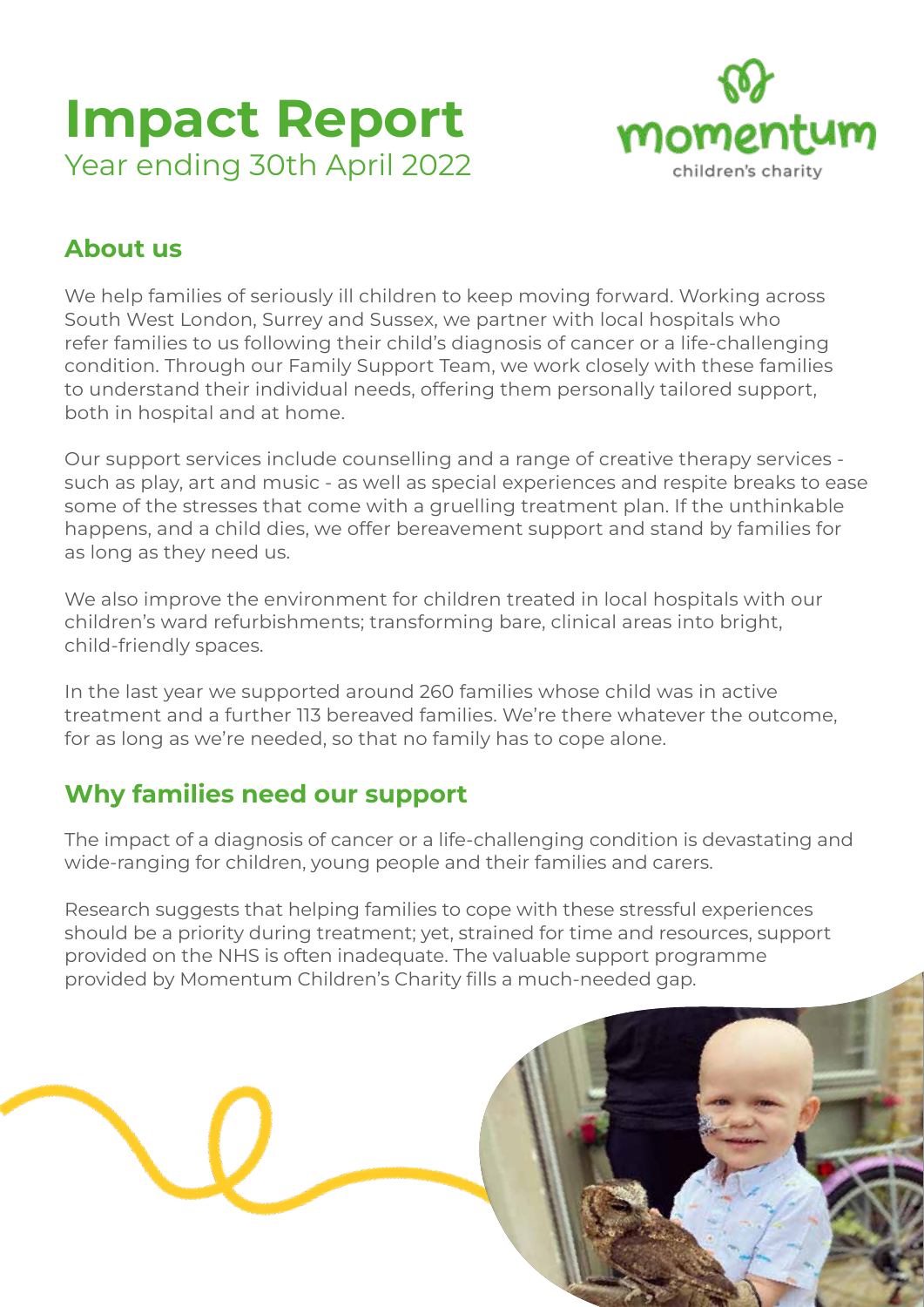# **How we supported children and their families**

### Family Support Workers

From the moment a family is referred to us from one of our local hospital partners, they are allocated a Family Support Worker who assesses their individual needs in order to offer personally tailored emotional and practical support, both in hospital and at home, when it's needed most.



hours of one-to-one **193** support from Family Support Workers each week.

total caseload of bereaved families. **113**

total caseload of families with a child in active treatment. (up 8% YoY) **260 80%**

of supported children have cancer. 20% have a life-challenging condition

### Hospital partnerships

As a partner of the NHS, the families we support are all referred to us from one of nine hospitals that we work with:

- **East Surrey Hospital (Redhill)**
- Epsom Hospital
- Kingston Hospital
- Royal Alexandra Children's Hospital (Brighton)
- Royal Surrey County Hospital (Guildford)

With weekly visits to The Royal Marsden.

We collaborate closely with each of our partner hospitals, providing valuable support to children and their families being treated on the wards, facilitating in-hospital services such as character visits and massage, and transforming children's wards into bright, child-friendly spaces with the aim of creating a more positive experience and happier memories of their time in hospital.

- St George's Hospital (London)
- St Peter's Hospital (Chertsey)
- St Richard's Hospital (Chichester)
- Worthing Hospital

### **5** projects<br>this year **completed this year**

including makeovers at Epsom Hospital, Kingston Hospital and Royal Surrey County Hospital.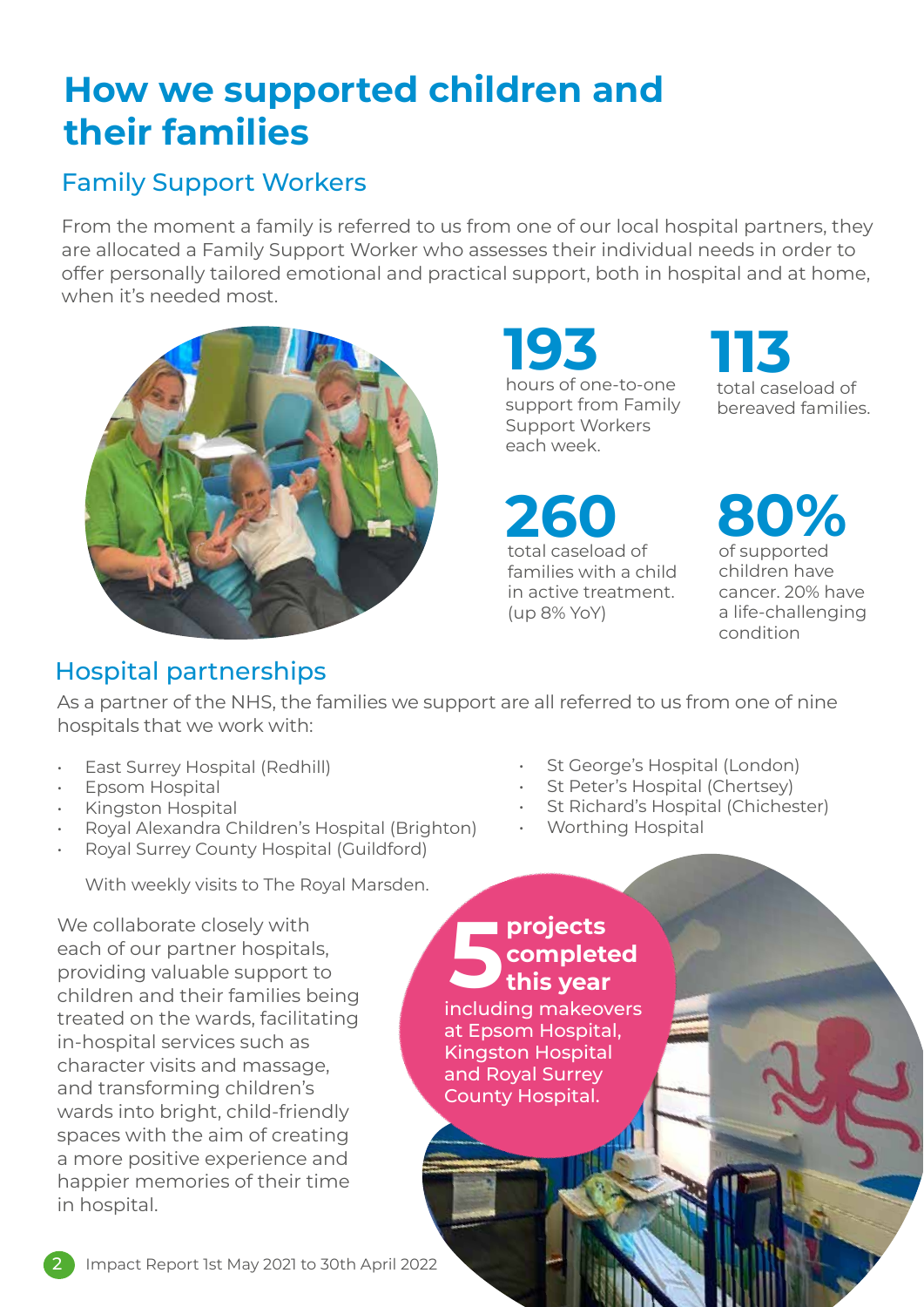# **Support services**

#### Respite breaks

Our three holiday homes and Thames riverboat give families the chance to spend precious time together away from the stresses of hospital visits and treatment. With the restrictions of the pandemic lifting this year, we're thrilled that we've been able to give more families access to these vital services throughout 21/22.



benefitting 143 children & 176 adults.



benefitting 312 children & 355 adults. **162 respite** 

#### One-to-one therapies

When a child is diagnosed, they can often struggle to deal with the emotional and physical changes they suddenly face. We offer a range of therapies to help them cope including art therapy, music therapy and play therapy. We also provide educational support for younger children and siblings, as well as counselling or psychotherapy for older children, siblings and parents.

# delivered to **883 sessions**

families in need, improving their overall wellbeing.

### **holidays** Special treats and experiences

When a family's new normal involves hospital stays and gruelling treatment, we try to offer moments of delight with special treats and experiences. From doorstep owl and Santa visits, to advent calendar deliveries, and family days out at Bocketts Farm.

**113**

**children**

visited by Santa.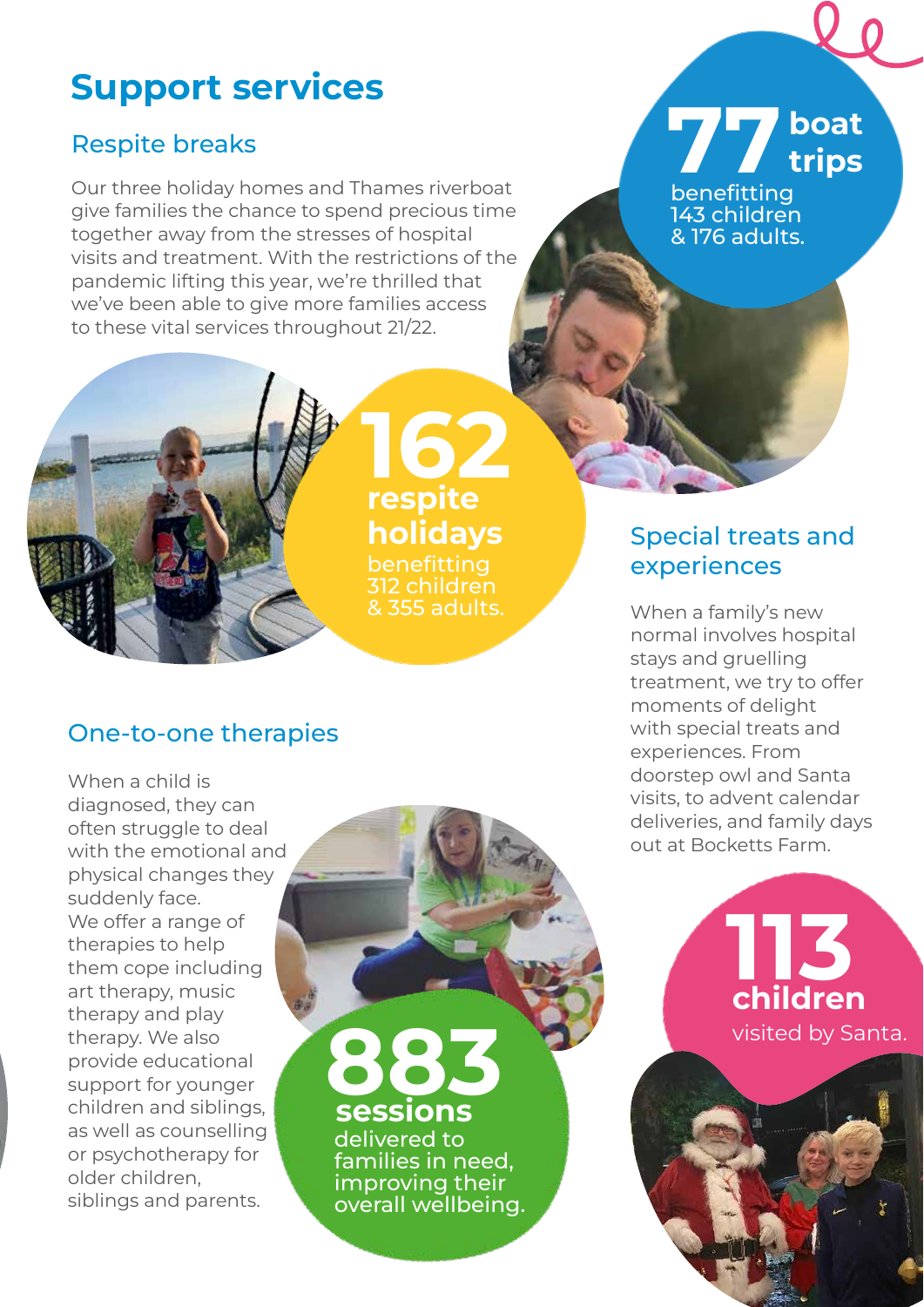# **The difference we've made**

Our support both inside and outside of hospital aims to:

- Improve mental and emotional wellbeing of every family member.
- Provide coping strategies to better manage anxieties and fears.
	- Reduce feelings of isolation.
- Encourage positive family relationships; keeping family units strong and together.
- Create a positive association with treatment in hospital.
- Regain control through access to information and services.

We measure and evaluate the impact we make through an annual parent survey, focus groups, phone calls and written testimonials. From evaluation of our 2021/22 support:

Support and advice from our Family Support Team has helped improve many common issues faced by families:

**95%** of children said our support had helped inter-family relationships with their parents and siblings.

**91%** of children reported improved emotional and mental wellbeing due to support and advice from our Family Support Team.

**94%** of parents who were experiencing poor emotional or mental wellbeing said this was improved.

**96%** of parents saw improved participation in their social or leisure activites.

**92%** of parents said we improved their access to professional therapy and services.

#### Whilst respite services have also played a huge part:

**100%** of families said respite services had a positive impact on their emotional and mental wellbeing.

**100%** said it had positively impacted their ability to cope from daily stresses.

**100%** said it had enabled them to create positive memories and improved inter-family relationships.

> **Seeing a friendly (non-medical) face when your world has been turned upside down is priceless. Seeing that familiar face crop up with a smile and a positive attitude or a distraction for your child is a huge comfort.**

**Friends and family can't always understand how to support through such dreadful experiences, so a confident and caring support worker is so valuable.**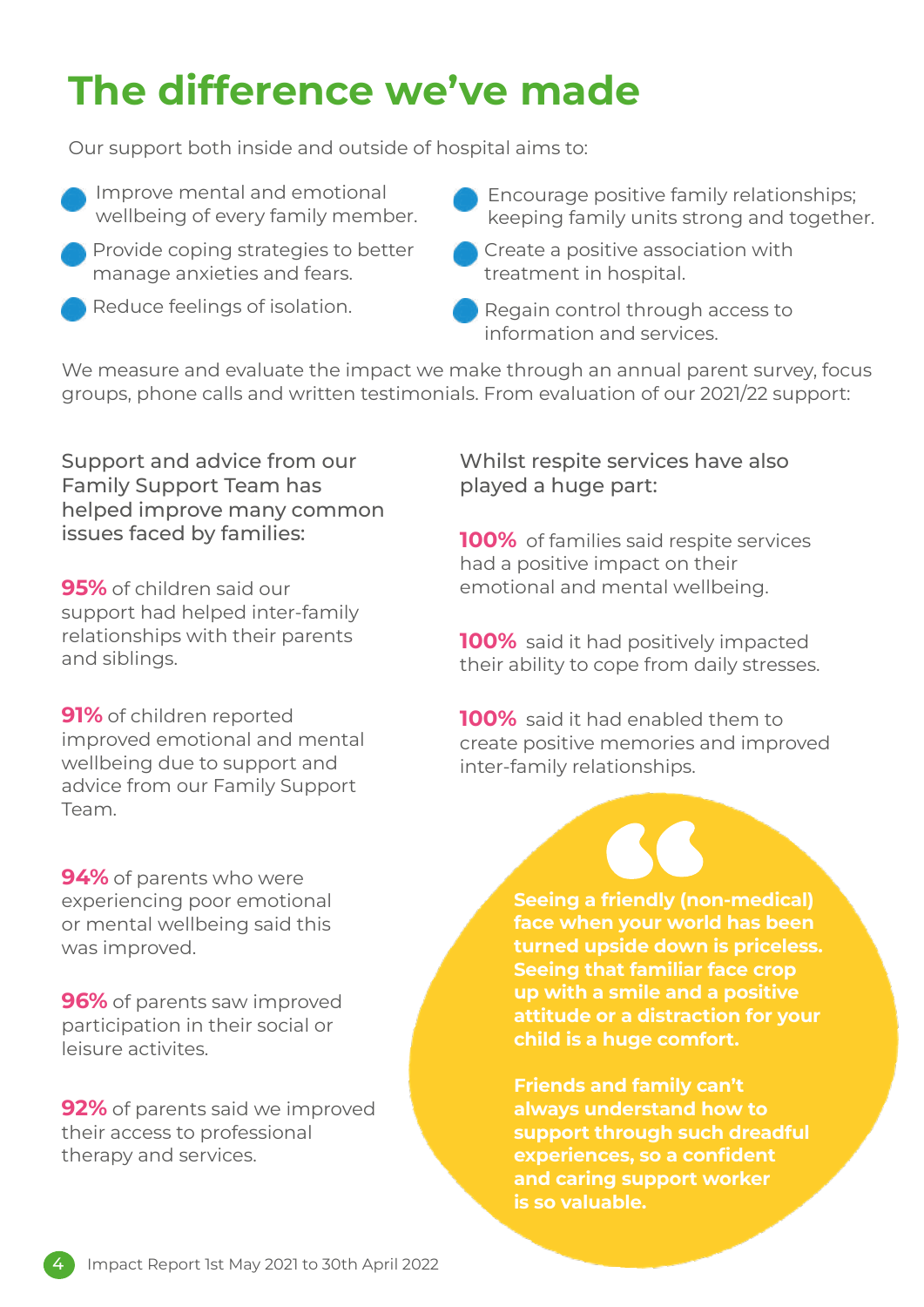# **George's story**

#### **George, three, was diagnosed with leukaemia in May 2021. His mum shares their story:**

"When George was sent for blood tests after having a few concerns about his health we had no idea we'd be receiving such devastating news. It was incredibly scary.

His first night in St Peter's hospital was spent in the room which features the Momentum owls. George was prodded and poked, so on day two as we left to go to St George's, his hands were both heavily bandaged from blood tests and transfusions. Despite this, he still had a huge smile on his face, as he's a huge fan of vehicles and a ride in a real life ambulance was a very exciting prospect for him.



It has been beyond challenging to get through the last six months. There have been times when our son has been barely recognisable, less so physically but more so in himself. The side effects of the long list of drugs which he's been given are way beyond anything I could have ever imagined. I remember breaking down one day and I knew I couldn't cope on my own.

#### **I have called our Family Support Worker in tears and she's given me her undivided attention at the drop of a hat. She has sat with me through day visits at St Peter's while George has had treatment and helped me cope with my emotions while protecting George from seeing me upset.**

She calls me regularly to check in and it all means so much. All this time she has been there to offer advice, help to arrange counselling and provide practical support at home.

So many of our hospital stays have been brightened up by the beautiful rooms Momentum has decorated. The bold colours are wonderful and make the rooms feel much more child friendly. I have spent a lot of time looking at the designs on the walls and one of my favourites features young children playing together, happy and having fun. Essentially that is what every child wants to do – have fun with their peers."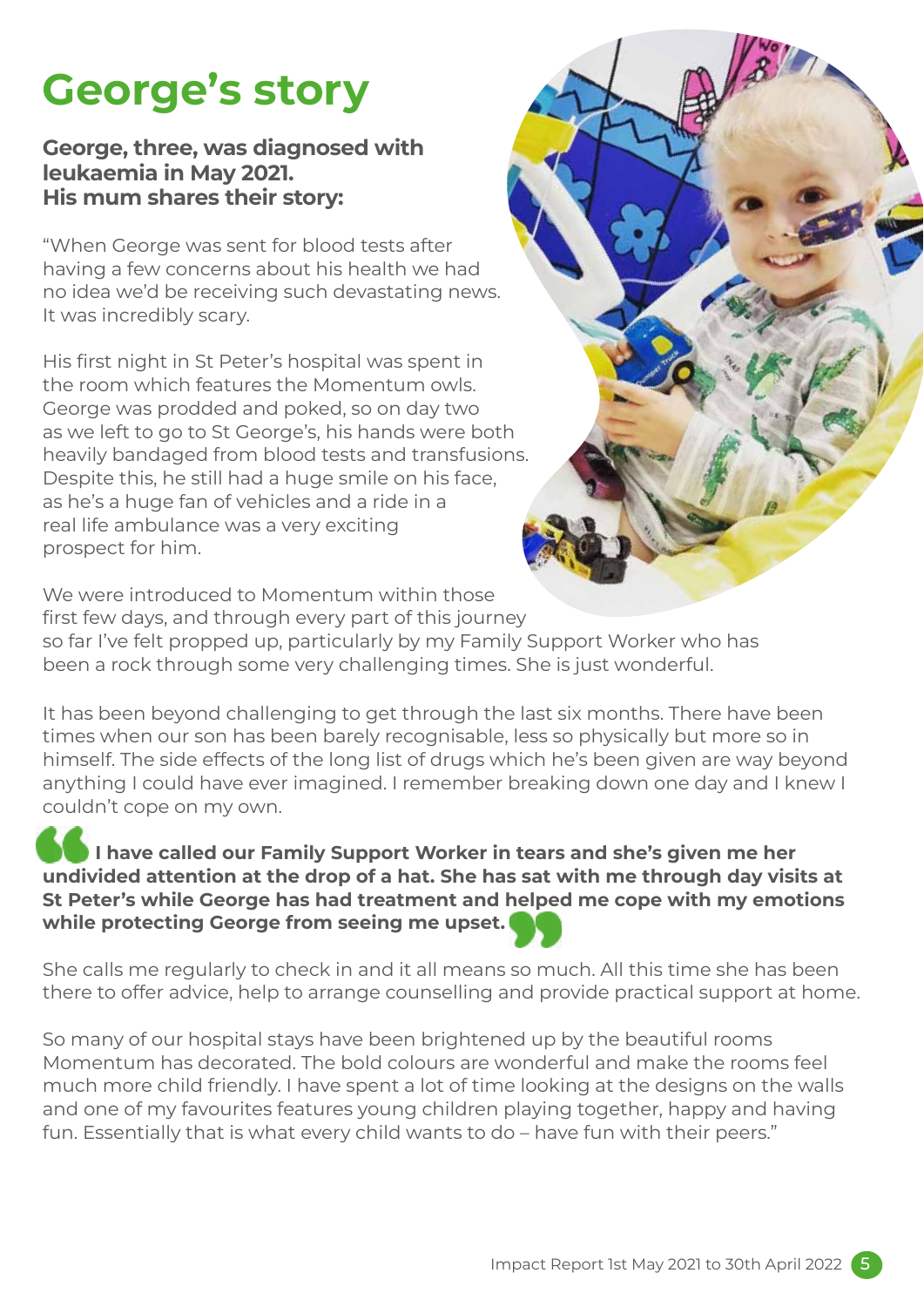# **A vital resource for our partner hospitals**

We are very proud of our close working relationships with our local hospital partners. Here are just some of the comments from our NHS colleagues about the impact of working with Momentum Children's Charity:

We are very grateful for all the support that we receive from Momentum; it's vital in helping us to deliver holistic and outstanding care and support to our patients and their families. All aspects of your support are excellent and without you we would not be able to deliver the care - you have made a huge difference to our patients and families and we look forward to your continued support. CEO, Kingston Hospital

**Momentum saves our nursing** team time and they do an amazing job at supporting the entire family, for the long-term. Matron, St George's

# **100%**

of families said that Family Support, children's ward entertainment and therapy services made a positive difference to those times when their child has had to stay in hospital.

**Momentum Family Support** Workers enhance the level of support available for families. They free up the nursing staff to concentrate on clinical duties, providing the families with a listening ear. Momentum have also organised other support services on the ward, such as character visits and massages from a therapist. Being in hospital for any person, especially a child, is very scary but these little distractions can often make them feel much more relaxed.

CEO, Royal Surrey NHS Foundation Trust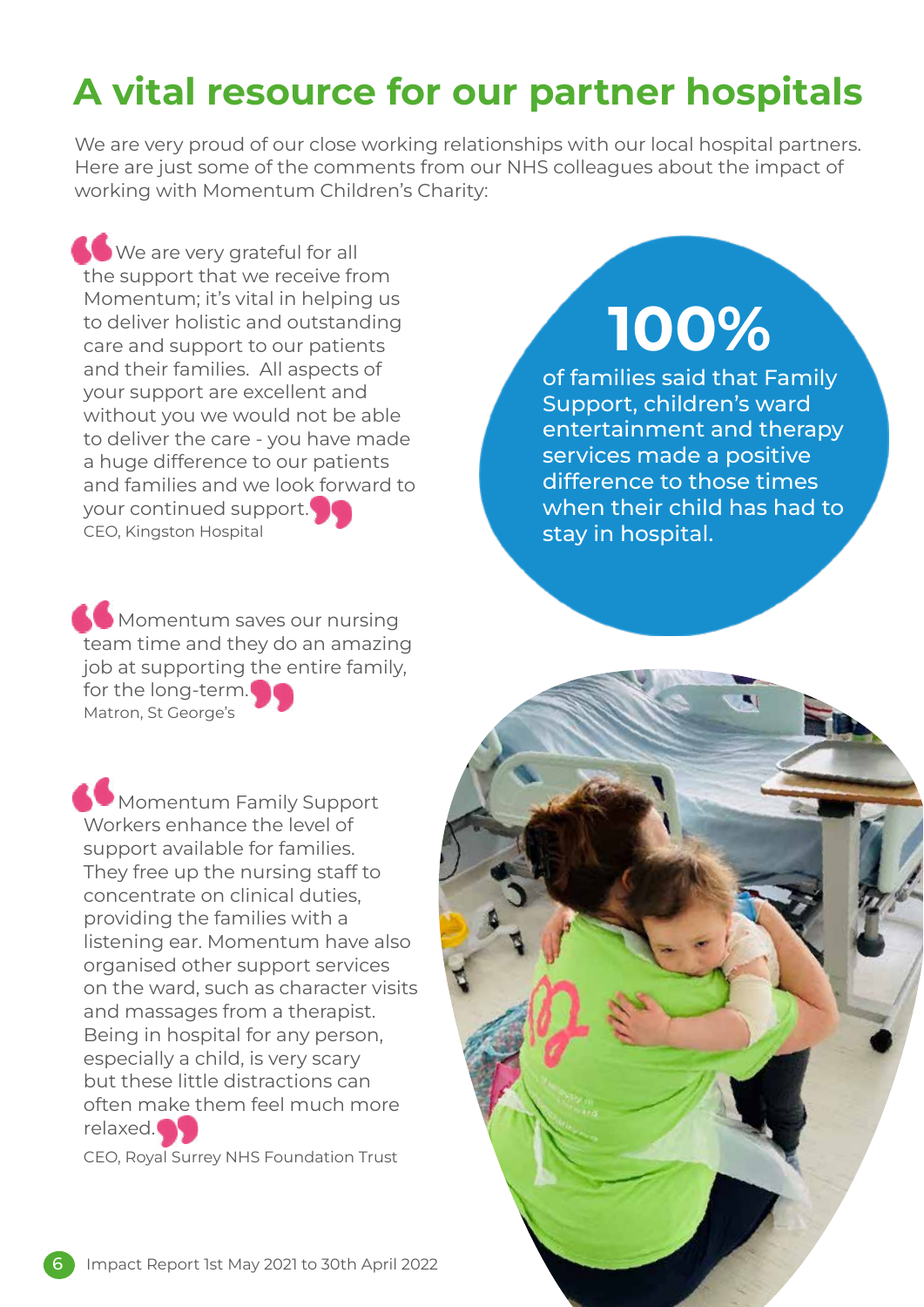

# **Issy's story**

**In June 2019, 11-year-old Issy and her family were given the devastating news that Issy had cancer. Annie, Issy's mum, tells their story:**

"When Issy was diagnosed it was a huge shock. There was an element of disbelief, initially, and then we were hit by a mountain of information with words we didn't understand, scary sounding drugs, endless side effects, risky procedures and consent forms. At that stage, I was just looking for someone to tell me it would all be ok. But nobody can do that, no doctor can tell you that – so what you need on this journey is reassurance, support and distraction.

Momentum were there for us from the moment we entered the hospital room. Mo the owl smiling down at us from the wall and the thoughtful overnight essentials pack provided by Momentum were such a comfort.

I didn't realise at that point how much of an impact Momentum would have on our journey and my ability to cope. We're now 14 months into a two-year treatment plan and there are still moments of sheer disbelief and shock, and that's when the Momentum team are there for us, to give us support and to keep us strong."

For Annie, her Family Support Worker has been there whenever she needs her; keeping in touch on a regular basis through calls, texts and visits.

"I feel I could tell her anything. With friends and family, you sometimes need to filter what you're saying as you don't want to shock or upset them, but with my Family Support Worker I feel like I can just open the floodgates and tell her everything.

#### **My Family Support Worker helps me feel hopeful, she makes me feel positive and she helps me feel strong; like I can do this. She's been an unwavering support through our whole journey and she's got a great bond with Issy too**.

Momentum just seem to pop up when we most need them; without us having to tell them, without us having to call them. They're like a little life raft bobbing up in the ocean, when you least expect it, but when you most need it. Lifting our spirits and distracting us from the reality of what's going on.

Momentum Children's Charity simply close down the loneliness that you feel on this journey."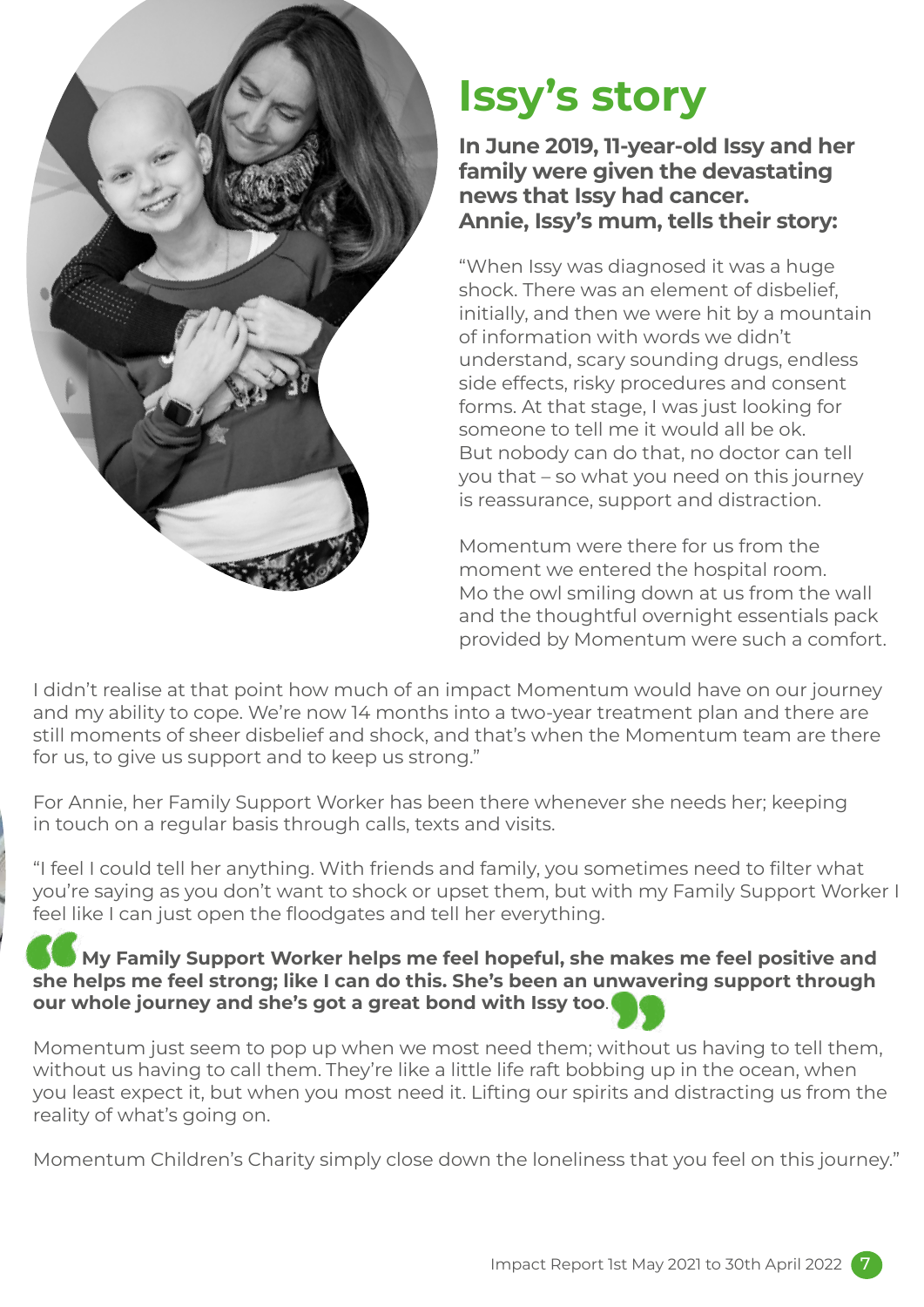## **Management accounts and cash flow forecast (draft)** Financial year ending 30th April 2022

|                                               | Financial year ending 30th April 2022<br><b>ACTUAL</b> |              |             | <b>Financial year ending 30th April 2023</b><br><b>FORECAST</b> |                     |               |
|-----------------------------------------------|--------------------------------------------------------|--------------|-------------|-----------------------------------------------------------------|---------------------|---------------|
|                                               | <b>Restricted</b>                                      | Unrestricted | Total       | <b>Restricted</b>                                               | <b>Unrestricted</b> | <b>Total</b>  |
| <b>OPERATING</b><br><b>ACTIVITIES</b>         | $\pounds$                                              | $\pounds$    | $\pounds$   | $\ensuremath{\mathsf{f}}$                                       | $\pounds$           | $\pounds$     |
| Income                                        | 409,442                                                | 703,682      | 1,113,124   | 251,000                                                         | 841,367             | 1,092,367     |
| Expenditure                                   | (284, 411)                                             | (774, 801)   | (1,059,213) | (382, 315)                                                      | (917, 334)          | (1, 299, 649) |
| Surplus/deficit                               | 125,030                                                | (71, 119)    | 53,911      | (131, 315)                                                      | (75, 967)           | (207, 282)    |
| (Increase)/decrease<br>in debtors             |                                                        | (1, 377)     | (1, 377)    |                                                                 |                     |               |
| Increase/(decrease)<br>in creditors           |                                                        | (51,865)     | (51,865)    |                                                                 |                     |               |
| Depreciation                                  | 7,234                                                  | 14,599       | 21,834      | 7,234                                                           | 14,599              | 21,834        |
| Operating cash in/<br>(out) flow              | 132,265                                                | (109, 762)   | 22,503      | (124, 081)                                                      | (61, 367)           | (185, 448)    |
| <b>INVESTING</b><br><b>ACTIVITIES</b>         |                                                        |              |             |                                                                 |                     |               |
| Operating capex                               |                                                        | (14, 504)    | (14, 504)   |                                                                 |                     |               |
| HSBC interest<br>received                     |                                                        | 127          | 127         |                                                                 | 310                 | 310           |
| CAF interest received                         |                                                        |              |             |                                                                 |                     |               |
| Investing cash in/<br>(out) flow              |                                                        | (14, 377)    | (14, 377)   |                                                                 | 310                 | 310           |
| Net cash in/(out)<br>flow                     | 132,265                                                | (124, 139)   | 8,126       | (124, 081)                                                      | (61,057)            | (185, 138)    |
| Net cash b/f                                  | 51,819                                                 | 612,912      | 664,731     | 184,084                                                         | 488,773             | 672,857       |
| Net cash c/f                                  | 184,084                                                | 488,773      | 672,857     | 60,003                                                          | 427,716             | 487,719       |
| <b>RESERVES ANALYSIS</b>                      |                                                        |              |             |                                                                 |                     |               |
| Designated funds (£)                          |                                                        | 61,057       |             |                                                                 |                     |               |
| Reserves at the close<br>of the year $(f)$    |                                                        | 427,716      |             |                                                                 | 427,716             |               |
| Reserves at the close<br>of the year (months) |                                                        | 6            |             |                                                                 | $\sqrt{6}$          |               |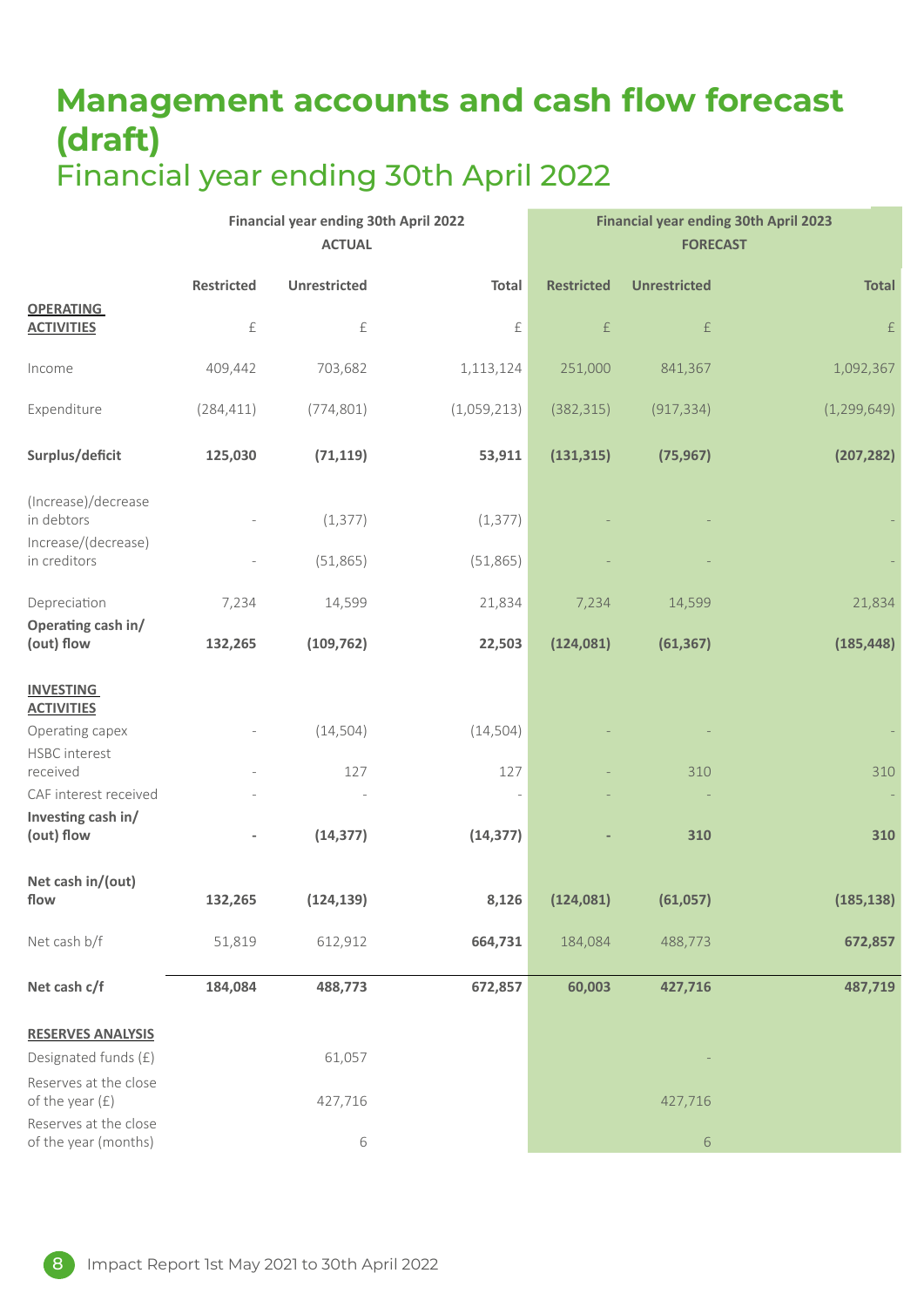## **Management accounts and cash flow forecast** Financial year ending 30th April 2022

#### Financial year ending 30th April 2022 - Actual

This year we raised a total income of £1.11 million; a huge achievement, being the first time we've ever reached the £1 million mark. Our hugely successful Energy Rocks event, which was postponed for two years due to covid, along with our other vital sources of funding received during the year, contributed to helping us meet this incredible milestone.

Total expenditure also increased, in line with the rise in income, to £1.06 million. Investment into family support services and hospital projects reached an all-time high, even with the continuing effects of covid impacting on the sourcing of raw materials and access into some of our partner hospitals. To accommodate our growing team and offer a welcoming space to meet with our families and supporters, we also invested in leasing a new office, increasing our office and administration costs, but providing valuable infrastructure to support our growth plans.

When balancing income against expenditure, a surplus of £53,911 was generated, of which £125,030 was restricted and a deficit of £71,119 was unrestricted. After adjusting for deferred income and expenditure, prepayments and accruals, an unrestricted operating deficit of £109,762 was arrived at. During the year, capital expenditure was also incurred for computer and office equipment and, after adding back deposit account interest, unrestricted cash had decreased by £124,139, to £488,773.

#### Financial year ending April 2023 - Forecast

With the absence of a large-scale fundraising event in 2022/23, our plan to raise a similar level of income is ambitious, yet achievable. Our focus will be on implementing a robust plan to maximise income across our activities, while investing in new activities which we expect to see a return on in the short to medium term. We're wholly reliant on our voluntary income streams so, to minimise risk, we'll continue to diversify and increase investment in these areas.

A staggering 41% increase in family support services expenditure is forecasted this year. We plan to increase our family support team by 25% (from eight to 10 FTE members of staff), to support a growing number of families in need and expand our range of services to provide dedicated care to those requiring the highest level of support.

In 2022/23 we aim to raise a total of £1.09 million with total expenditure of nearly £1.3 million. We're forecasting an unrestricted cash deficit of £61,057 which, as detailed in our Reserve Policy below, will be funded from our reserves.

#### Reserves policy

Our current Reserves Policy stipulates that we should hold six to a maximum of nine months reserves. To meet our 2022/23 current expenditure plans, including family support services and office and administration costs totalling £868,223, between £434,112 (six months expenditure) and £651,167 (nine months expenditure) should therefore be held for this purpose. At the end of the financial year 30th April 2022, after designating £61,057 to fund the 2022/23 forecasted unrestricted cash deficit, £427,716 was held, which is the equivalent of six months reserves, falling within the specified range set by our Trustees.